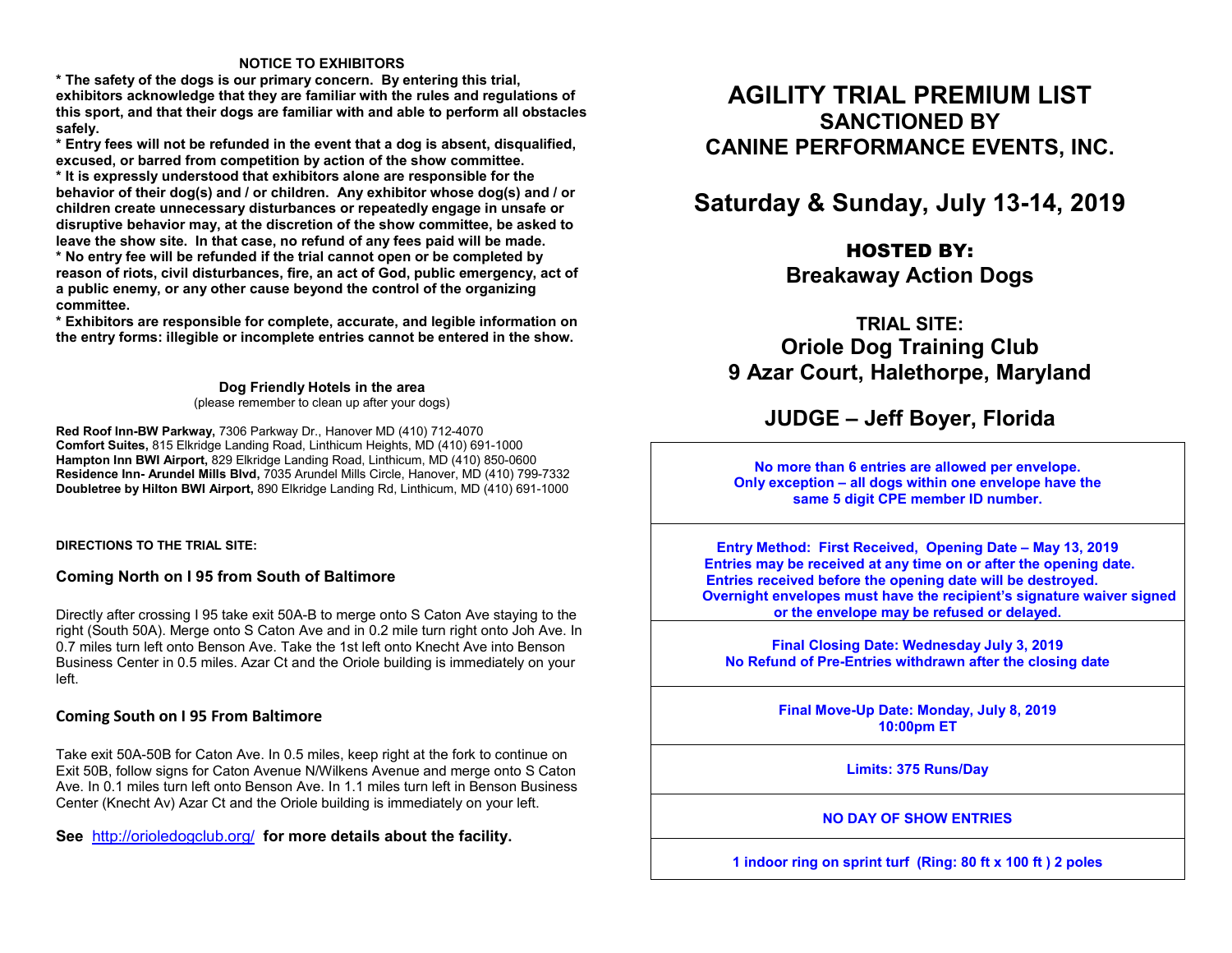| <b>Trial Chairperson</b> | <b>Trial Secretary</b>  |  |  |  |
|--------------------------|-------------------------|--|--|--|
| Kathy Caplan             | <b>Sherry Merschoff</b> |  |  |  |
| Jenearl89@gmail.com      | 7930 Shipley Road       |  |  |  |
|                          | Pasadena, MD 21122      |  |  |  |
|                          | BADCPE@gmail.com        |  |  |  |
|                          | 443.928.8249            |  |  |  |
| Committoo Momboro        |                         |  |  |  |

Committee Members Allan Caplan, Joyce Decker, Patti Young

 The following order is the scheduled order for the trial to be run. If the order needs to be changed for the trial due to extreme pre-trial circumstances, it will be posted in the confirmation letter sent to exhibitors at least 7 days before the first trial day. The order will only be changed at the trial in the case of an extreme reason and must be agreed upon by the host club and judge(s).

| Sat, July 13, 2019 | Sun, July 14, 2019 |  |  |  |  |
|--------------------|--------------------|--|--|--|--|
| <b>Jumpers</b>     | <b>Jackpot</b>     |  |  |  |  |
| <b>Snooker</b>     | <b>Standard</b>    |  |  |  |  |
| <b>Wildcard</b>    | <b>Colors</b>      |  |  |  |  |
| <b>Standard</b>    | <b>FullHouse</b>   |  |  |  |  |
| <b>Jackpot</b>     | <b>Snooker</b>     |  |  |  |  |
|                    |                    |  |  |  |  |

### **MEASURING & CHECK-IN: Sat & Sun: 7:15 – 7:45 AM Club & Judge's briefing at 7:45AM First dog on the line shortly thereafter**

  **See the forms page at www.k9cpe.com for a membership form. See "Registering with CPE" in the online rulebook for registration questions.** *THERE WILL BE* **NO** *MEASURING OF DOGS* **AFTER** *JUDGE'S BRIEFING BEGINS EACH DAY - ALL DOGS* **WITHOUT** *A PERMANENT CARD* **MUST** *BE MEASURED BEFORE THE JUDGES BRIEFING TO SHOW THAT DAY -* **THERE WILL BE NO EXCEPTIONS**

**PRIZES & AWARDS: Placement rosettes or ribbons will be awarded for 1st through 4th place for Qualifying and non-qualifying scores for all classes. Dogs with an NT (no time) are not eligible for any ribbons. Qualifying ribbons will be awarded to all dogs receiving a qualifying score, and Jr Handlers in Standard.** 

#### **EXERCISE YOUR DOG RESPONSIBLY! PLEASE PICK UP AFTER YOUR DOG AT THE SHOW SITE AND HOTELS! ALL DOGS MUST BE ON LEASH EXCEPT WHEN IN THE RING OR WARM UP AREA. THERE IS A LEASH LAW IN THE TRIAL SITE'S STATE.**

**OBSTACLES:** The following obstacles may be used. Obstacle specifications shall meet the current CPE obstacle requirements

| Aframe – 9' sides, rubber granules, slats     |                     | Dog Walk - 12' planks, rubber granules, slats |                          |  |  |
|-----------------------------------------------|---------------------|-----------------------------------------------|--------------------------|--|--|
| Teeter - 12' plank, rubber granules, slatless |                     | Weave poles $-24$ " poles - center to center  |                          |  |  |
| Jumps: Bar, Spread, Panel                     | <b>Open Tunnels</b> |                                               | Pause Table – games only |  |  |

### *VOLUNTEERS!!!!!!!!*

**\*\*\* There are snacks and drinks for workers** 

 **\*\*\*Raffle tickets for our workers raffle given for each class worked.** 

**\*\*\*Special raffle for first and last class of the day** 

 **\*\*\*Great way to learn about the ins and outs of a particular class** 

**\*\*\* Makes the judge smile** 

**\*\*\*Keeps you busy** 

**\*\*\*The show committee greatly appreciates you** 

**There will be a workers board at the trial to sign up to work and we will need help for the first class! Remember there is a special first class raffle! Don't worry if you don't know a job. We are eager to train new people.** 

**Remember, without volunteers the show does not go on** ☺

**\*\*\*Trial will run SMALL to TALL both days.** 

**\*\*\*There will be a \$25 service charge for returned checks.** 

**\*\*\*There will be NO food vendor at this trial.** 

**\*\*\*Refund for bitches in season and any injury to dogs. Must have vet note to trial secretary by NOON of last day of trial.**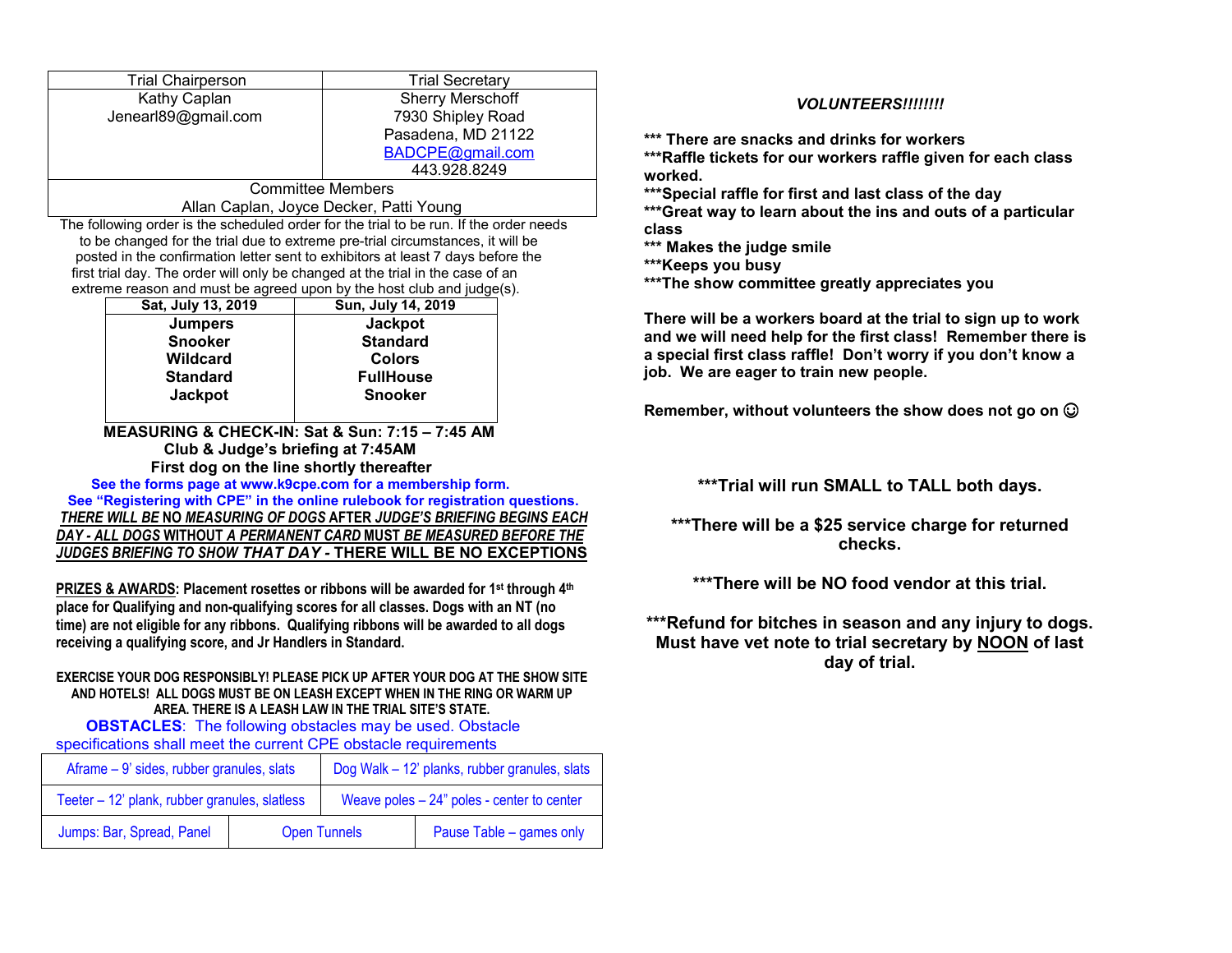**CPE trial rules – shortened version: see the online rulebook at www.k9cpe.com for registration info, "Registering with CPE" and further info on height categories and rules.**

**Jump Heights** – no dog will jump lower than 4"

 P-Card = Permanent Card: the lowest allowable Regular height a dog may jump in CPE.

| <b>Measurement</b>    | Regular<br>(P-card or higher) | <b>Veterans</b> | <b>Enthusiast</b> | <b>Specialist</b> |
|-----------------------|-------------------------------|-----------------|-------------------|-------------------|
| 8" or less            | A"                            | 4"              | 4"                | 4"                |
| over 8", 12" or less  | ጸ"                            | 4"              | 4"                | 4"                |
| over 12", 16" or less | 12"                           | 8"              | 8"                | 4"                |
| over 16", 20" or less | 16"                           | 12"             | 12"               | 8"                |
| over 20", 24" or less | 20"                           | 16"             | 16"               | 12"               |
| over 24"              | 24"                           | 20"             | 20"               | 16"               |

General CPE rules for entries/show site:

- $\triangleright$  Dogs must be at least 15 months or older the first day of the trial
- $\triangleright$  Blind (both eyes), lame, in season or aggressive dogs may not enter the show. The Club may choose to exclude any of the above from the site.
- $\triangleright$  Dogs must be registered with CPE prior to the closing date of the trial, or by the trial date for Day Of Show entries. Registration forms are on the Forms page: www.k9cpe.com. Forms MUST be mailed to CPE and are processed 2-3 times per week. CPE ID numbers are emailed to legible email addresses. Registrations can only be processed from mailed forms.
- $\triangleright$  Dogs must be able to be measured at their first show. If a dog cannot be measured, the dog cannot run and no refund will be issued. Dogs within  $\frac{1}{2}$ " of a jump height require at least one more measurement. When dogs reach their second birthday, a measurement is required. All dogs must be measured at their first trial regardless of jump height.
- $\triangleright$  Only CPE Judges can measure dogs.
- $\triangleright$  Electronic shock collars are not allowed at ANY CPE trial training or bark.
- $\triangleright$  Handlers in all classes are permitted to walk the course, without a dog, prior to the start of the class. A warm-up jump shall be provided for all entered dogs. No relieving of dogs in the warm-up area.

## **Dogs in the ring, leashes, exiting the ring**

- $\triangleright$  Dogs shall run without anything attached to its body. This is for the safety of the dog. This includes no: collars, stitches, wraps or any other item. The only exception is a small barrette or rubber band to keep hair out of a dog's eyes.
- Eeashes may not have anything (other than name/license tags) attached to them when used in the ring.
- $\triangleright$  Dogs may enter the ring on a collar, quick release harness or head halti/leader. If prong collars are allowed per the show site, they may *not*be used to take a dog into the ring.
- $\triangleright$  Handlers may not carry their leash with them on the course if done so, an NT will result. Exception: Handicapped handlers that have a mobility problem in picking up the leash at the finish may put their leash in their pocket – the leash must be out of sight.
- $\triangleright$  Dogs must be under the handler's control when leaving the ring or the judge may enter the run as No Time - NT.

## **Training a dog in the ring during a run**

 There is no training in the ring at a CPE agility trial. First offense will result in an excusal from the run. Further offenses will result in additional excusals for the day/weekend per the judge's discretion. This is for the safety of the dog. The following items *are not* considered training in the ring (also see FEO):

- $\triangleright$  Dog grabbing it's leash at the end of a run (if the run has not yet ended, the dog would receive an NT)
- $\triangleright$  Asking the dog once for a sit or down on the table in the point games (asking more than once will be a delay of finish, 5 faults/points)

The following items *are* considered training in the ring:

- $\triangleright$  Violating the 4 paw safety rule (directing the dog back onto the contact)
- Start line stay leaving the dog and going back again to reposition the dog after the handler passes the plane of the first obstacle (before the handler leaves the dog, repositioning or repeated commands can be a delay of start)
- $\triangleright$  Putting the dog back on the table in the point games

## **While running on course**

- $\triangleright$  The handler will direct the dog through the course without a collar or lead.
- $\triangleright$  Food, toys, training devices (includes fanny packs and leash attachments) are not allowed within 10' feet of the ring. Clickers, training whistles and squeaky toys are not to be used within distraction distance of the ring.
- $\triangleright$  The handler may not carry anything that could aid the dog in its performance. Exclusion: Handicapped/Differently Abled Handlers using a cane, scooter, wheelchair, etc., to enable their progression around the course.

 The handler may use any verbal or visual commands to direct the dog through the course. The Judge may assess a 5 fault penalty to elimination for any command that is not given in a sportsmanlike manner. Faults can be, but are not limited to: foul or abusive language, display of anger, extreme frustration or excessive harshness. If the fault is severe enough, the Judge has the right to excuse the exhibitor from the ring and / or the remainder of the trial. If excused from the trial, a report would be filed with CPE. See Faults, Eliminations and Excusals in the rulebook.

**Questions?** See the rules page on the website, www.k9cpe.com or your printed rulebook. If you have further questions, email CPE – cpe@charter.net.

## **Run Safe, Have Fun, Run Fast, Run Clean!**